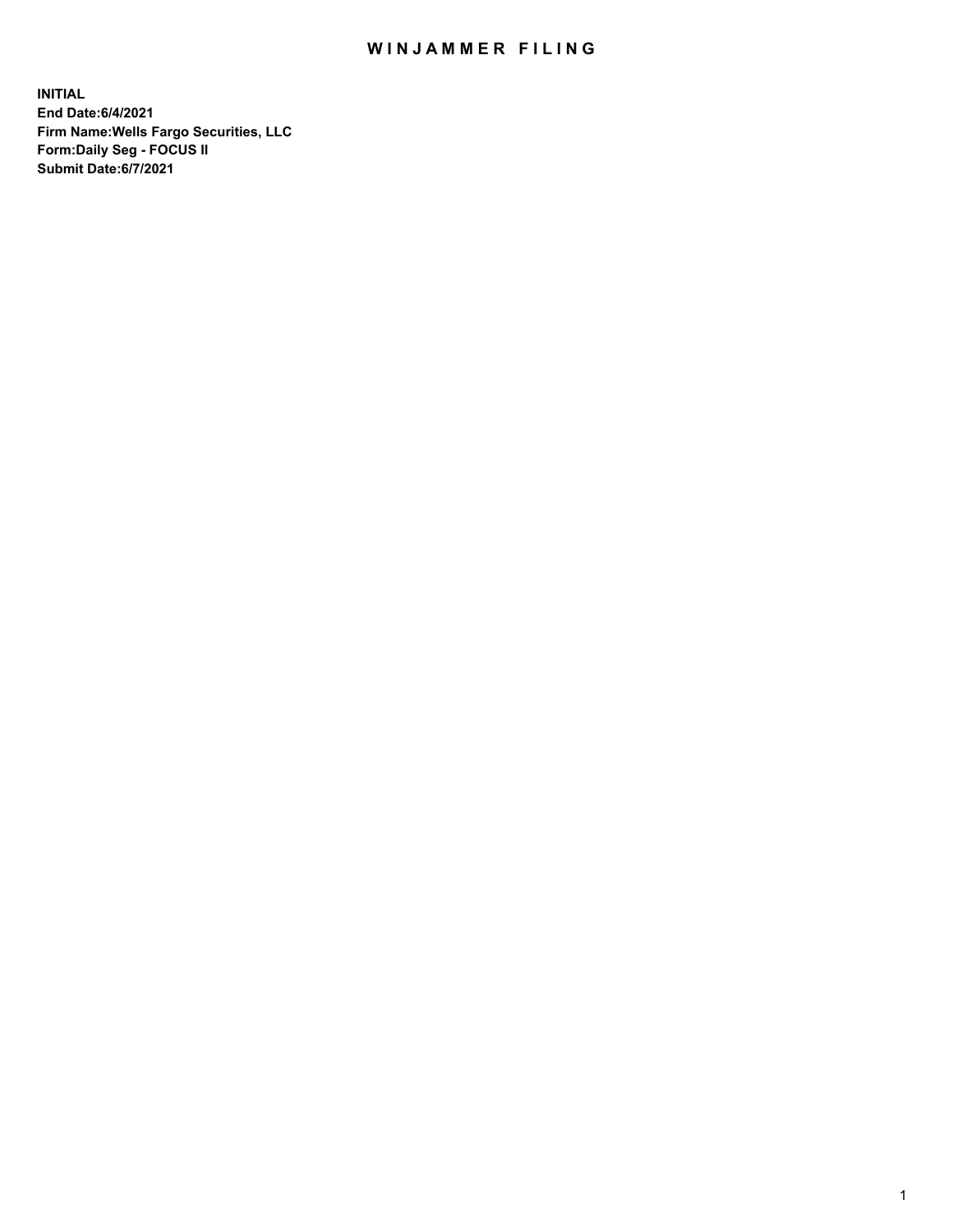**INITIAL End Date:6/4/2021 Firm Name:Wells Fargo Securities, LLC Form:Daily Seg - FOCUS II Submit Date:6/7/2021 Daily Segregation - Cover Page**

| Name of Company                                                                                                                                                                                                                                                                                                                | <b>Wells Fargo Securities LLC</b>                              |
|--------------------------------------------------------------------------------------------------------------------------------------------------------------------------------------------------------------------------------------------------------------------------------------------------------------------------------|----------------------------------------------------------------|
| <b>Contact Name</b>                                                                                                                                                                                                                                                                                                            | <b>James Gnall</b>                                             |
| <b>Contact Phone Number</b>                                                                                                                                                                                                                                                                                                    | 917-699-6822                                                   |
| <b>Contact Email Address</b>                                                                                                                                                                                                                                                                                                   | james.w.gnall@wellsfargo.com                                   |
| FCM's Customer Segregated Funds Residual Interest Target (choose one):<br>a. Minimum dollar amount: ; or<br>b. Minimum percentage of customer segregated funds required:% ; or<br>c. Dollar amount range between: and; or<br>d. Percentage range of customer segregated funds required between:% and%.                         | 270,000,000<br>$\overline{\mathbf{0}}$<br>0 <sub>0</sub><br>00 |
| FCM's Customer Secured Amount Funds Residual Interest Target (choose one):<br>a. Minimum dollar amount: ; or<br>b. Minimum percentage of customer secured funds required:% ; or<br>c. Dollar amount range between: and; or<br>d. Percentage range of customer secured funds required between:% and%.                           | 40,000,000<br><u>0</u><br>00<br>0 <sub>0</sub>                 |
| FCM's Cleared Swaps Customer Collateral Residual Interest Target (choose one):<br>a. Minimum dollar amount: ; or<br>b. Minimum percentage of cleared swaps customer collateral required:% ; or<br>c. Dollar amount range between: and; or<br>d. Percentage range of cleared swaps customer collateral required between:% and%. | 400,000,000<br><u>0</u><br>0 <sub>0</sub><br>00                |

Attach supporting documents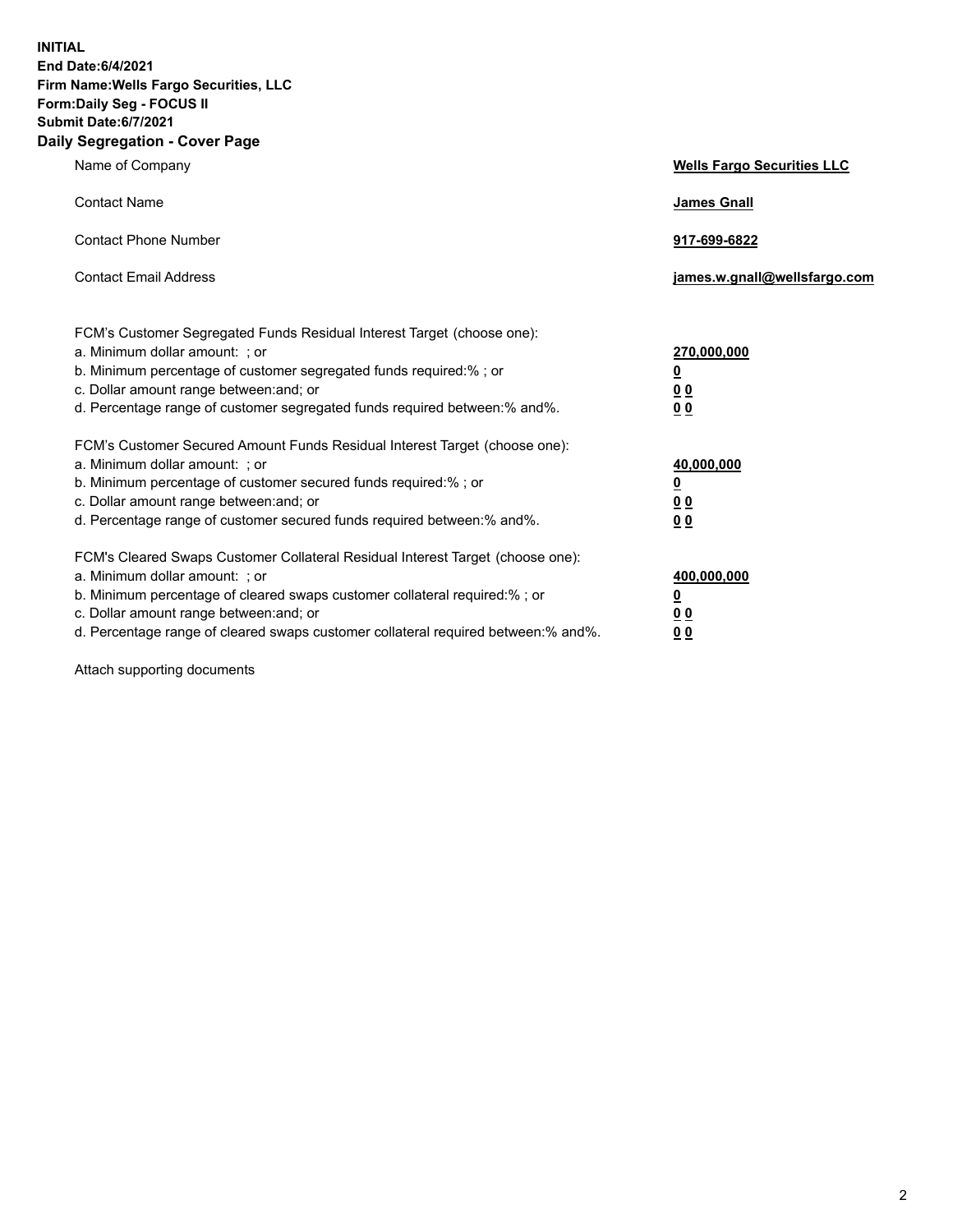**INITIAL End Date:6/4/2021 Firm Name:Wells Fargo Securities, LLC Form:Daily Seg - FOCUS II Submit Date:6/7/2021 Daily Segregation - Secured Amounts** Foreign Futures and Foreign Options Secured Amounts Amount required to be set aside pursuant to law, rule or regulation of a foreign government or a rule of a self-regulatory organization authorized thereunder **0** [7305] 1. Net ledger balance - Foreign Futures and Foreign Option Trading - All Customers A. Cash **198,955,872** [7315] B. Securities (at market) **218,133,013** [7317] 2. Net unrealized profit (loss) in open futures contracts traded on a foreign board of trade **55,524,505** [7325] 3. Exchange traded options a. Market value of open option contracts purchased on a foreign board of trade **20,461** [7335] b. Market value of open contracts granted (sold) on a foreign board of trade **-16,750** [7337] 4. Net equity (deficit) (add lines 1. 2. and 3.) **472,617,101** [7345] 5. Account liquidating to a deficit and account with a debit balances - gross amount **1,944,685** [7351] Less: amount offset by customer owned securities **-1,943,951** [7352] **734** [7354] 6. Amount required to be set aside as the secured amount - Net Liquidating Equity Method (add lines 4 and 5) **472,617,835** [7355] 7. Greater of amount required to be set aside pursuant to foreign jurisdiction (above) or line 6. **472,617,835** [7360] FUNDS DEPOSITED IN SEPARATE REGULATION 30.7 ACCOUNTS 1. Cash in banks A. Banks located in the United States **67,707,610** [7500] B. Other banks qualified under Regulation 30.7 **55,928,985** [7520] **123,636,595** [7530] 2. Securities A. In safekeeping with banks located in the United States **117,004,264** [7540] B. In safekeeping with other banks qualified under Regulation 30.7 **0** [7560] **117,004,264** [7570] 3. Equities with registered futures commission merchants A. Cash **58,288,350** [7580] B. Securities **106,133,581** [7590] C. Unrealized gain (loss) on open futures contracts **-29,882,527** [7600] D. Value of long option contracts **20,461** [7610] E. Value of short option contracts **-16,750** [7615] **134,543,115** [7620] 4. Amounts held by clearing organizations of foreign boards of trade A. Cash **0** [7640] B. Securities **0** [7650] C. Amount due to (from) clearing organization - daily variation **0** [7660] D. Value of long option contracts **0** [7670] E. Value of short option contracts **0** [7675] **0** [7680] 5. Amounts held by members of foreign boards of trade A. Cash **-41,321,162** [7700] B. Securities **215,131,528** [7710] C. Unrealized gain (loss) on open futures contracts **54,469,446** [7720] D. Value of long option contracts **0** [7730] E. Value of short option contracts **0** [7735] **228,279,812** [7740] 6. Amounts with other depositories designated by a foreign board of trade **0** [7760] 7. Segregated funds on hand **0** [7765] 8. Total funds in separate section 30.7 accounts **603,463,786** [7770]

- 9. Excess (deficiency) Set Aside for Secured Amount (subtract line 7 Secured Statement Page 1 from Line 8)
- 10. Management Target Amount for Excess funds in separate section 30.7 accounts **40,000,000** [7780]
- 11. Excess (deficiency) funds in separate 30.7 accounts over (under) Management Target **90,845,951** [7785]

**130,845,951** [7380]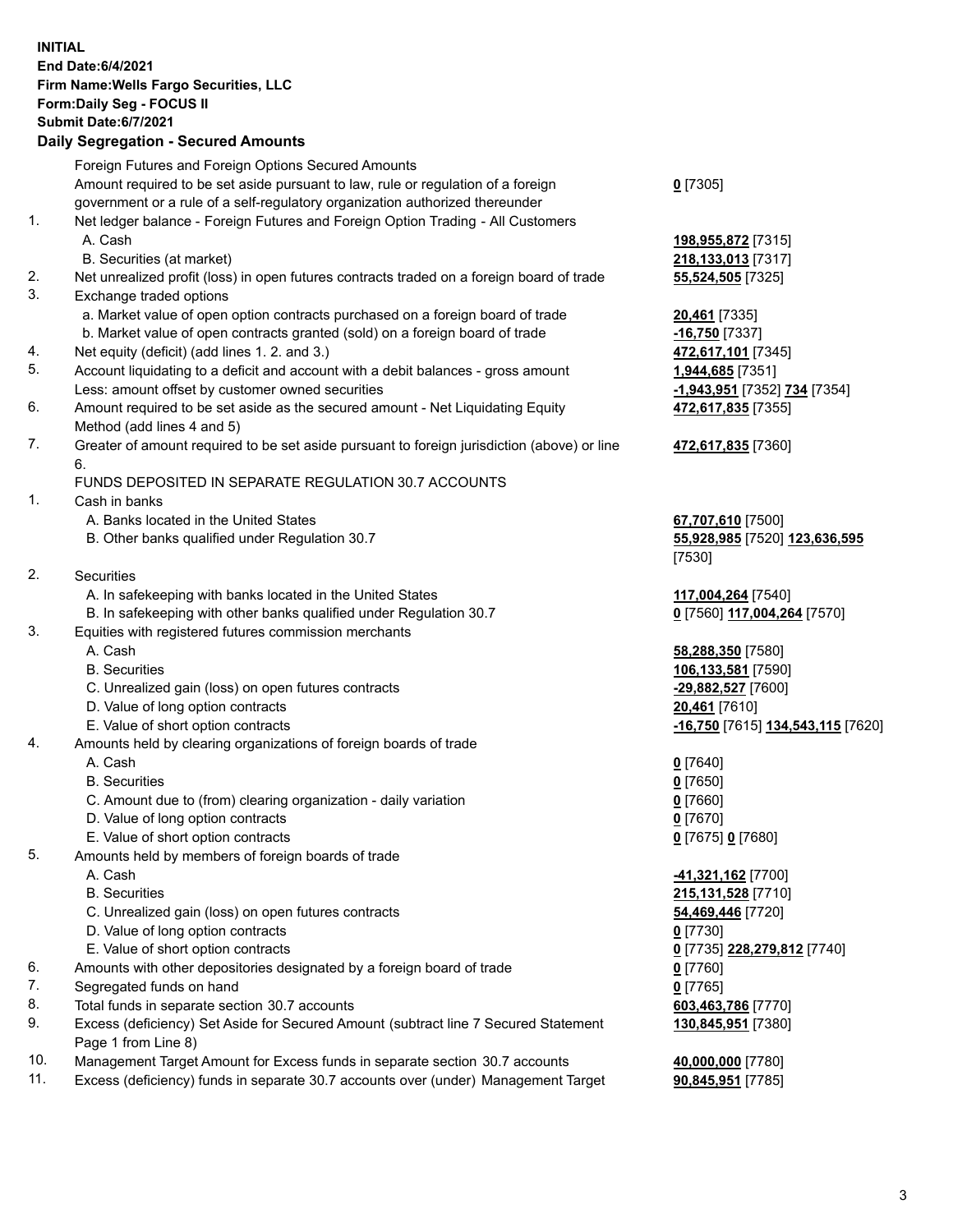| <b>INITIAL</b> | End Date: 6/4/2021<br>Firm Name: Wells Fargo Securities, LLC<br>Form: Daily Seg - FOCUS II<br>Submit Date: 6/7/2021<br>Daily Segregation - Segregation Statement |                                                       |
|----------------|------------------------------------------------------------------------------------------------------------------------------------------------------------------|-------------------------------------------------------|
|                | SEGREGATION REQUIREMENTS(Section 4d(2) of the CEAct)                                                                                                             |                                                       |
| 1.             | Net ledger balance                                                                                                                                               |                                                       |
|                | A. Cash                                                                                                                                                          | 3,574,012,719 [7010]                                  |
|                | B. Securities (at market)                                                                                                                                        | 1,954,791,859 [7020]                                  |
| 2.             | Net unrealized profit (loss) in open futures contracts traded on a contract market                                                                               | $-1,102,808,676$ [7030]                               |
| 3.             | Exchange traded options                                                                                                                                          |                                                       |
|                | A. Add market value of open option contracts purchased on a contract market                                                                                      | 799,839,502 [7032]                                    |
|                | B. Deduct market value of open option contracts granted (sold) on a contract market                                                                              | -935,023,381 [7033]                                   |
| 4.             | Net equity (deficit) (add lines 1, 2 and 3)                                                                                                                      | 4,290,812,023 [7040]                                  |
| 5.             | Accounts liquidating to a deficit and accounts with                                                                                                              |                                                       |
|                | debit balances - gross amount                                                                                                                                    | 246,005,603 [7045]                                    |
| 6.             | Less: amount offset by customer securities<br>Amount required to be segregated (add lines 4 and 5)                                                               | -246,005,562 [7047] 41 [7050]<br>4,290,812,064 [7060] |
|                | FUNDS IN SEGREGATED ACCOUNTS                                                                                                                                     |                                                       |
| 7.             | Deposited in segregated funds bank accounts                                                                                                                      |                                                       |
|                | A. Cash                                                                                                                                                          | 193,790,621 [7070]                                    |
|                | B. Securities representing investments of customers' funds (at market)                                                                                           | 40,039,367 [7080]                                     |
|                | C. Securities held for particular customers or option customers in lieu of cash (at                                                                              | 808,167,124 [7090]                                    |
|                | market)                                                                                                                                                          |                                                       |
| 8.             | Margins on deposit with derivatives clearing organizations of contract markets                                                                                   |                                                       |
|                | A. Cash                                                                                                                                                          | 1,399,633,063 [7100]                                  |
|                | B. Securities representing investments of customers' funds (at market)                                                                                           | 1,440,672,779 [7110]                                  |
|                | C. Securities held for particular customers or option customers in lieu of cash (at                                                                              | 1,146,624,735 [7120]                                  |
|                | market)                                                                                                                                                          |                                                       |
| 9.             | Net settlement from (to) derivatives clearing organizations of contract markets                                                                                  | -106,658,279 [7130]                                   |
| 10.            | Exchange traded options                                                                                                                                          |                                                       |
|                | A. Value of open long option contracts                                                                                                                           | 799,839,502 [7132]                                    |
|                | B. Value of open short option contracts                                                                                                                          | -935,023,381 [7133]                                   |
| 11.            | Net equities with other FCMs                                                                                                                                     |                                                       |
|                | A. Net liquidating equity                                                                                                                                        | $0$ [7140]                                            |
|                | B. Securities representing investments of customers' funds (at market)                                                                                           | 0 [7160]                                              |
|                | C. Securities held for particular customers or option customers in lieu of cash (at                                                                              | $0$ [7170]                                            |
|                | market)                                                                                                                                                          |                                                       |
| 12.            | Segregated funds on hand                                                                                                                                         | $0$ [7150]                                            |
| 13.            | Total amount in segregation (add lines 7 through 12)                                                                                                             | 4,787,085,531 [7180]                                  |
| 14.            | Excess (deficiency) funds in segregation (subtract line 6 from line 13)                                                                                          | 496,273,467 [7190]                                    |
| 15.<br>16.     | Management Target Amount for Excess funds in segregation                                                                                                         | 270,000,000 [7194]                                    |
|                | Excess (deficiency) funds in segregation over (under) Management Target Amount                                                                                   | 226,273,467 [7198]                                    |
|                | <b>Excess</b>                                                                                                                                                    |                                                       |